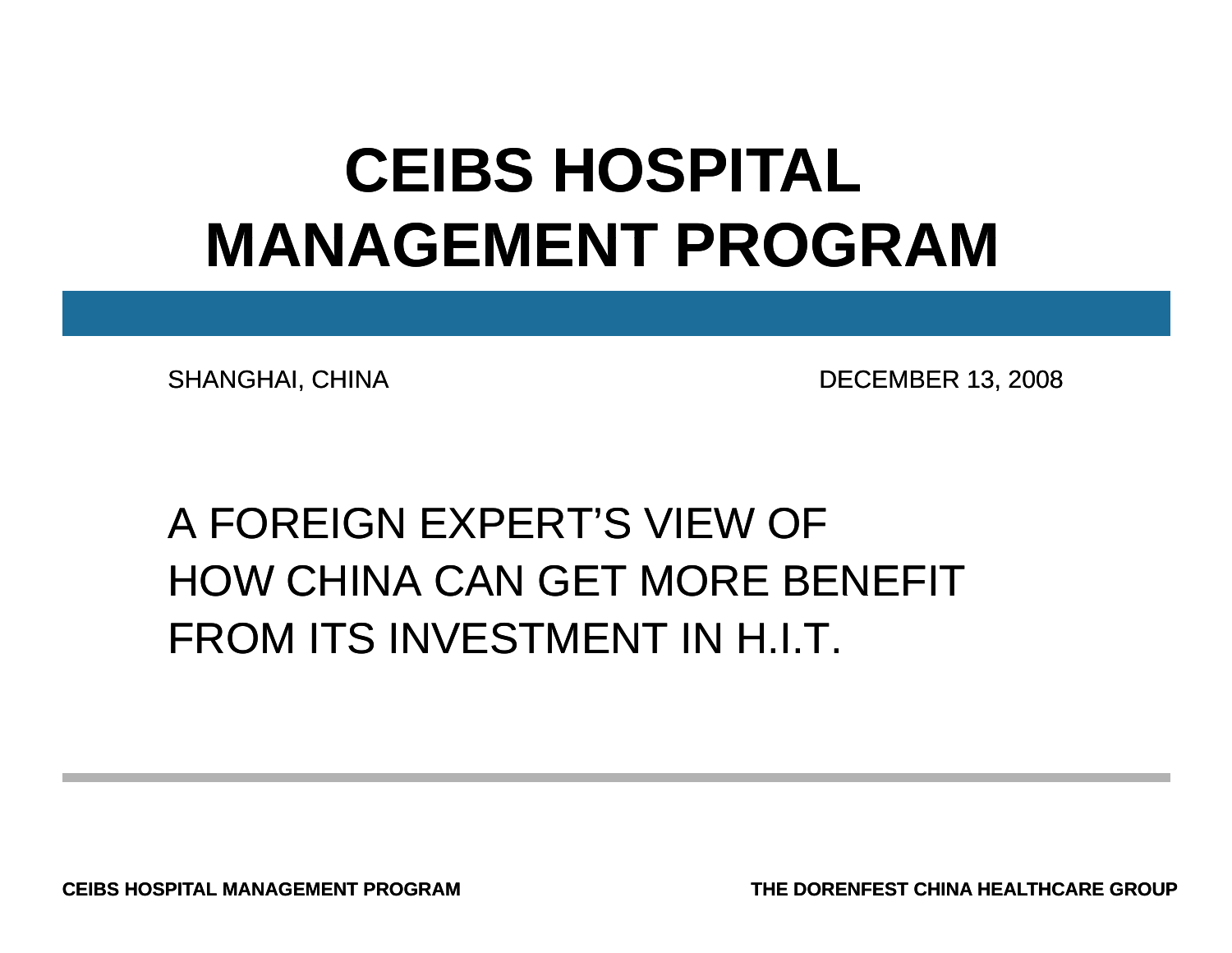- $\bullet$ ABOUT THE DORENFEST GROUP AND ITS CHINA BUSINESS APPROACH
- $\bullet$ THE CURRENT STATUS OF I.T. USE IN CHINESE HOSPITALS
- $\bullet$ LEARNING FROM THE H.I.T. EXPERIENCE OF OTHER COUNTRIES
- $\bullet$  SOME SUGGESTIONS TO THE CLASS TO HELP YOU MAKE MORE PROGRESS IN H.I.T. USE
- $\bullet$ **DISCUSSION**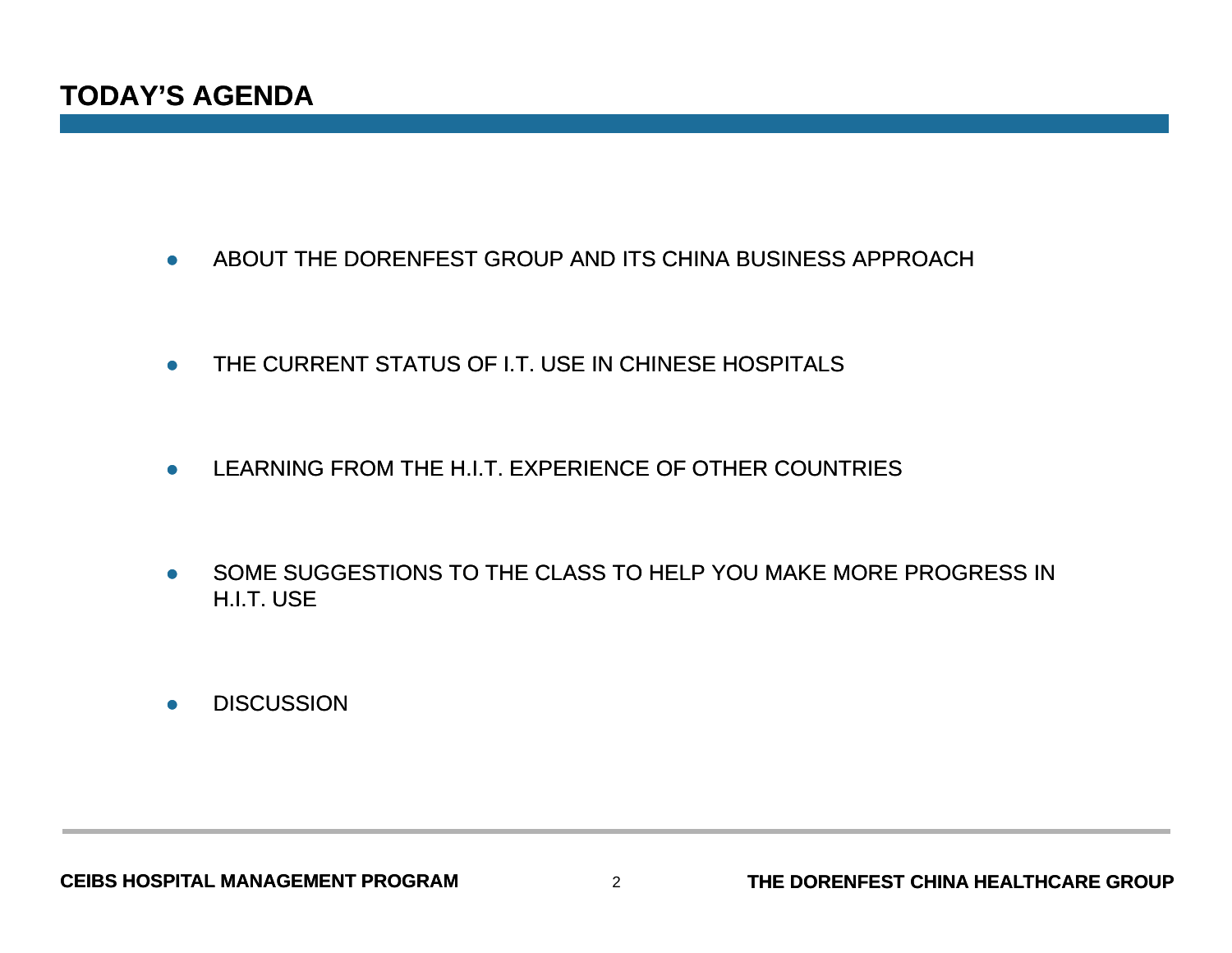- $\bullet$ HEALTHCARE CONSULTING AND INVESTMENT FOCUS
- $\bullet$  OFFER HEALTHCARE IMPROVEMENT SERVICES TO SUPPORT A MORE POSITIVE WORLD FUTURE
- $\bullet$  HELP HEALTHCARE ORGANIZATIONS TO IMPROVE HEALTHCARE SERVICES WHILE REDUCING COSTS BY IMPROVING WORK PROCESSES, MANAGEMENT SYSTEMS, SERVICES TO PATIENTS, AND QUALITY OF MEDICAL CARE
- 0 IN 2006 THE DORENFEST GROUP FORMED THE DORENFEST CHINA HEALTHCARE GROUP, BASED IN SHANGHAI, TO BRING OUR SKILL, TECHNOLOGY, AND CAPITAL TO CHINA IN A TWO-PHASE PROGRAM
- 0 WE ARE NOW OPERATING IN PHASE 1 OF THIS PROGRAM, OFFERING A VARIETY OF CONSULTING, TRAINING, AND EDUCATION SERVICES TO THE CHINA HEALTHCARE SYSTEM
- WE EXPECT TO ENTER PHASE 2 OF OUR ACTIVITIES IN CHINA IN LATE 2009 WHEN WE WILL BEGIN TO MAKE INVESTMENTS IN WELL-DEFINED, GOOD BUSINESS PROJECTS, IN PARTNERSHIP WITH CHINESE HEALTH BUREAUS AND **HOSPITALS**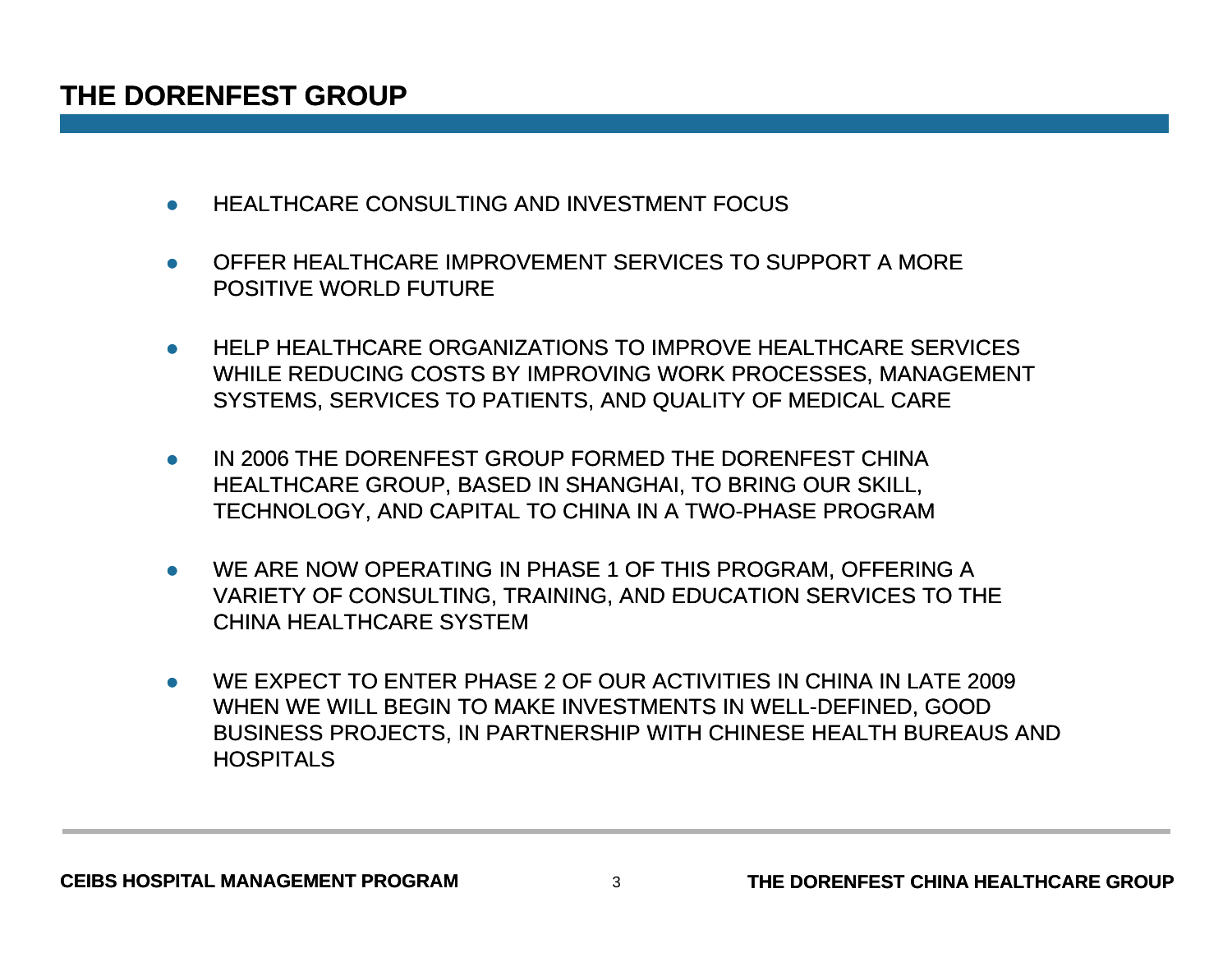### **DORENFEST ACTIVITIES IN OTHER COUNTRIES**

- $\bullet$  CONDUCT MARKET STUDIES AND CONSULTING ASSIGNMENTS ON USE OF INFORMATION TECHNOLOGY IN HEALTH CARE IN A NUMBER OF COUNTRIES
- $\bullet$  CONDUCT WORLDWIDE STUDIES COMPARING THE STATE OF THE ART IN HEALTH CARE I.T.
- $\bullet$  CONTINUOUSLY MONITOR AND UPDATE OUR UNDERSTANDING OF WORLDWIDE HEALTH CARE I.T. THROUGH A VARIETY OF ONGOING ACTIVITIES:
	- IN-PERSON AND TELEPHONE DISCUSSIONS WITH NUMEROUS HOSPITAL EXECUTIVES AND I.T. SUPPLIER PERSONNEL
	- REVIEW OF I.T. IN USE AT HOSPITALS THROUGHOUT THE WORLD
- $\bullet$ WORLDWIDE EDUCATIONAL SERVICES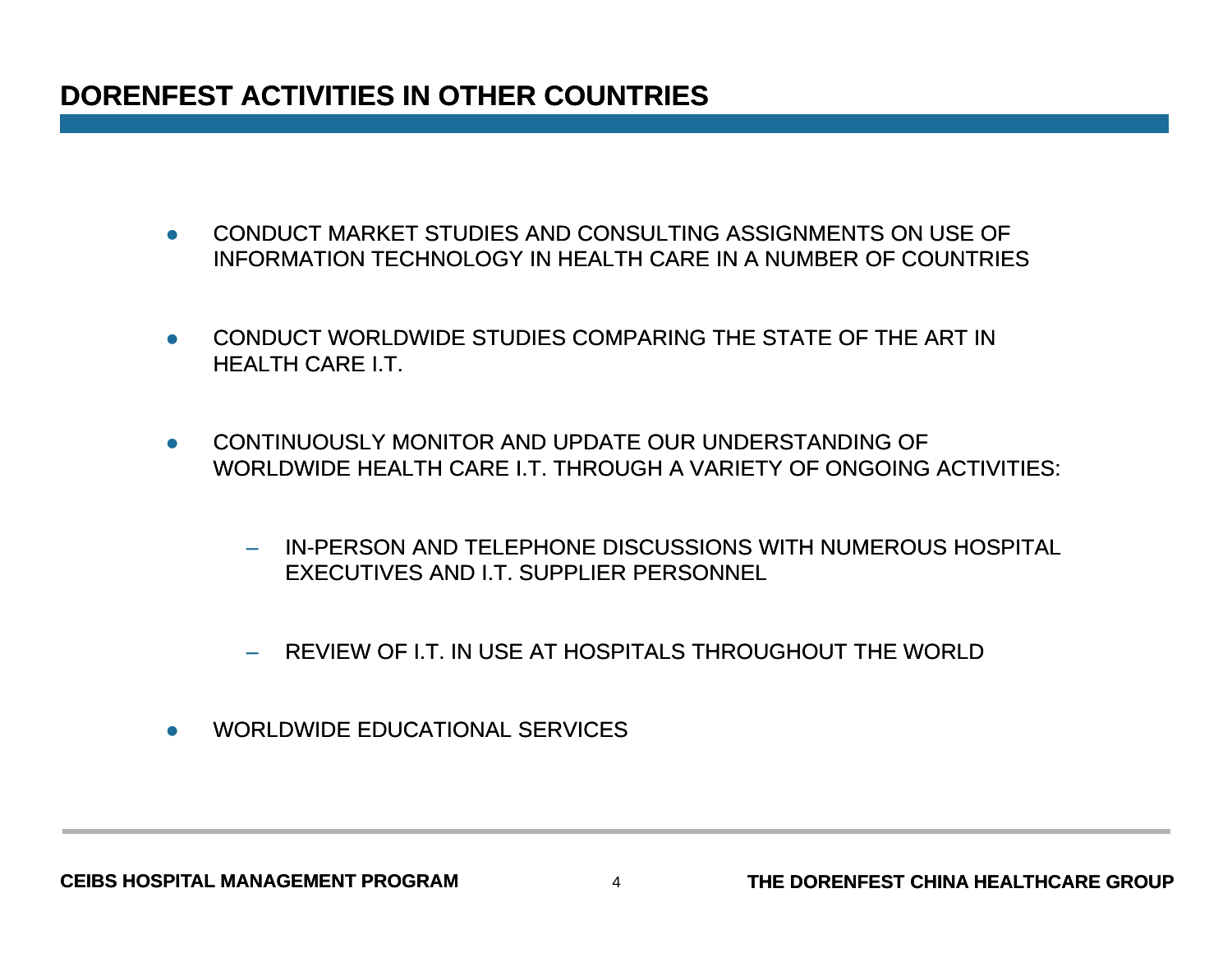### DORENFEST PRE-ENTRY INVESTIGATION OF HEALTHCARE IN CHINA

- 1.IN 2005 AND THE SPRING OF 2006, WE VISITED 17 CITIES IN CHINA
- 2. VISITED WITH HUNDREDS OF LEADERS IN THE HEALTHCARE INDUSTRY IN CHINA TO LEARN ABOUT HEALTHCARE REFORM IN CHINA – ITS PROGRESS, ITS PROBLEMS, AND ITS NEXT **STEPS**
- 3. VISITED WITH OVER 100 HOSPITALS TO GAIN AN UNDERSTANDING OF HOSPITAL OPERATIONS IN CHINA, THEIR CURRENT STATUS, AND OPPORTUNITIES FOR IMPROVEMENTS
- 4. VISITED WITH PROVINCIAL AND CITY HEALTH BUREAUS TO LEARN WHAT THEIR GOALS ARE FOR THEIR PROVINCIAL AND CITY HOSPITALS
- 5. VISITED PRIVATE HOSPITALS TO OBSERVE THE RESULTS OF HEALTHCARE REFORM PRIVATIZATION EFFORTS IN CHINA
- 6. VISITED WITH COMPANIES SELLING PRODUCTS AND SERVICES TO THE HEALTHCARE INDUSTRY IN CHINA AND WHAT THEY BELIEVE ARE APPROPRIATE NEXT STEPS FOR REFORMING THE CHINESE HEALTHCARE SYSTEM
- 7. EVALUATED A GROUP OF HOSPITAL MANAGEMENT AND OWNERSHIP OPPORTUNITIES THAT WERE PRESENTED TO THE DORENFEST GROUP TO BECOME MORE FAMILIAR WITH THE ALTERNATIVE WAYS TO PROCEED IN BUILDING A "MODEL HOSPITAL" IN CHINA
- 8. DEVELOPED A STRATEGY FOR BRINGING DORENFEST SKILL AND EXPERIENCE TO CHINA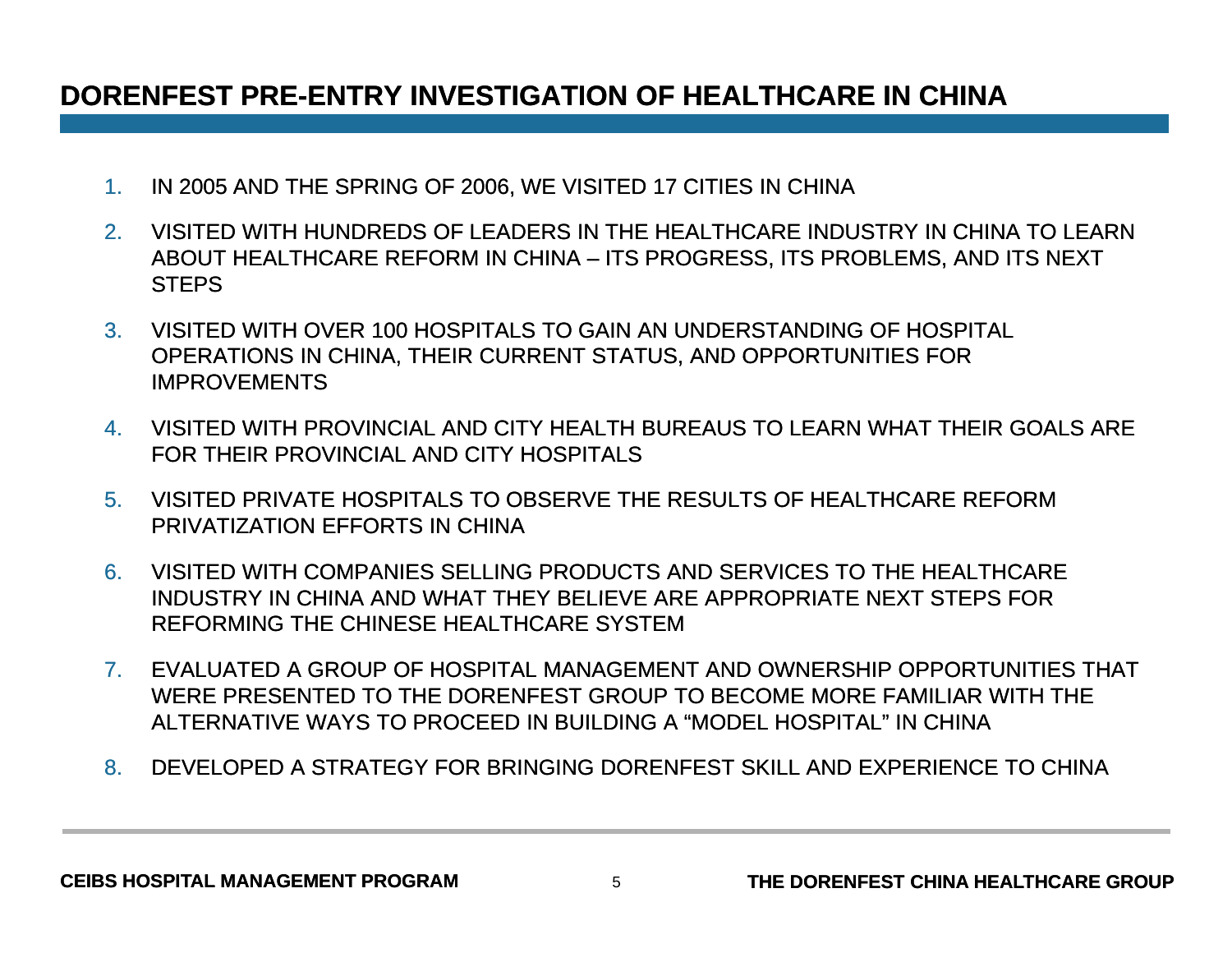- $\bullet$  EXAMPLES OF HEALTH BUREAU CLIENTS
	- SHENZHEN
	- CHONGQING
- $\bullet$  EXAMPLES OF HOSPITAL CLIENTS
	- SHANGHAI CHANGNING MATERNITY AND INFANT HEALTH INSTITUTE
	- PEKING UNIVERSITY MEDICAL COLLEGE #3 HOSPITAL
- $\bullet$  EXAMPLES OF HELPING CLIENTS FROM OTHER LOCATIONS TO BRING THEIR SKILLS TO MAINLAND CHINA
	- HONG KONG HOSPITAL AUTHORITY
	- MICROSOFT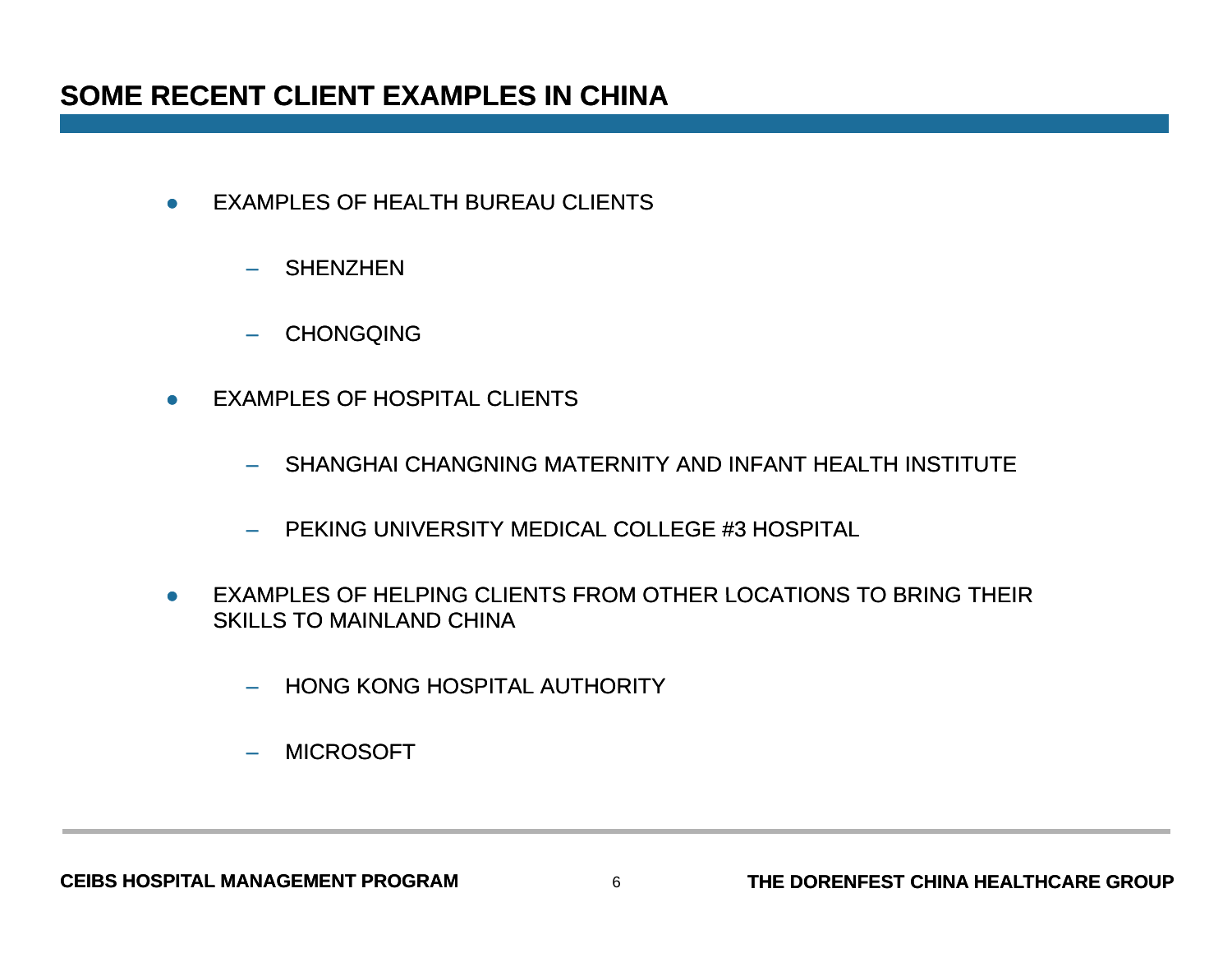**CEIBS HOSPITAL MANAGEMENT PROGRAM**

### THE CURRENT STATUS OF I.T. USE IN CHINESE HOSPITALS

**CEIBS HOSPITAL MANAGEMENT PROGRAM**

7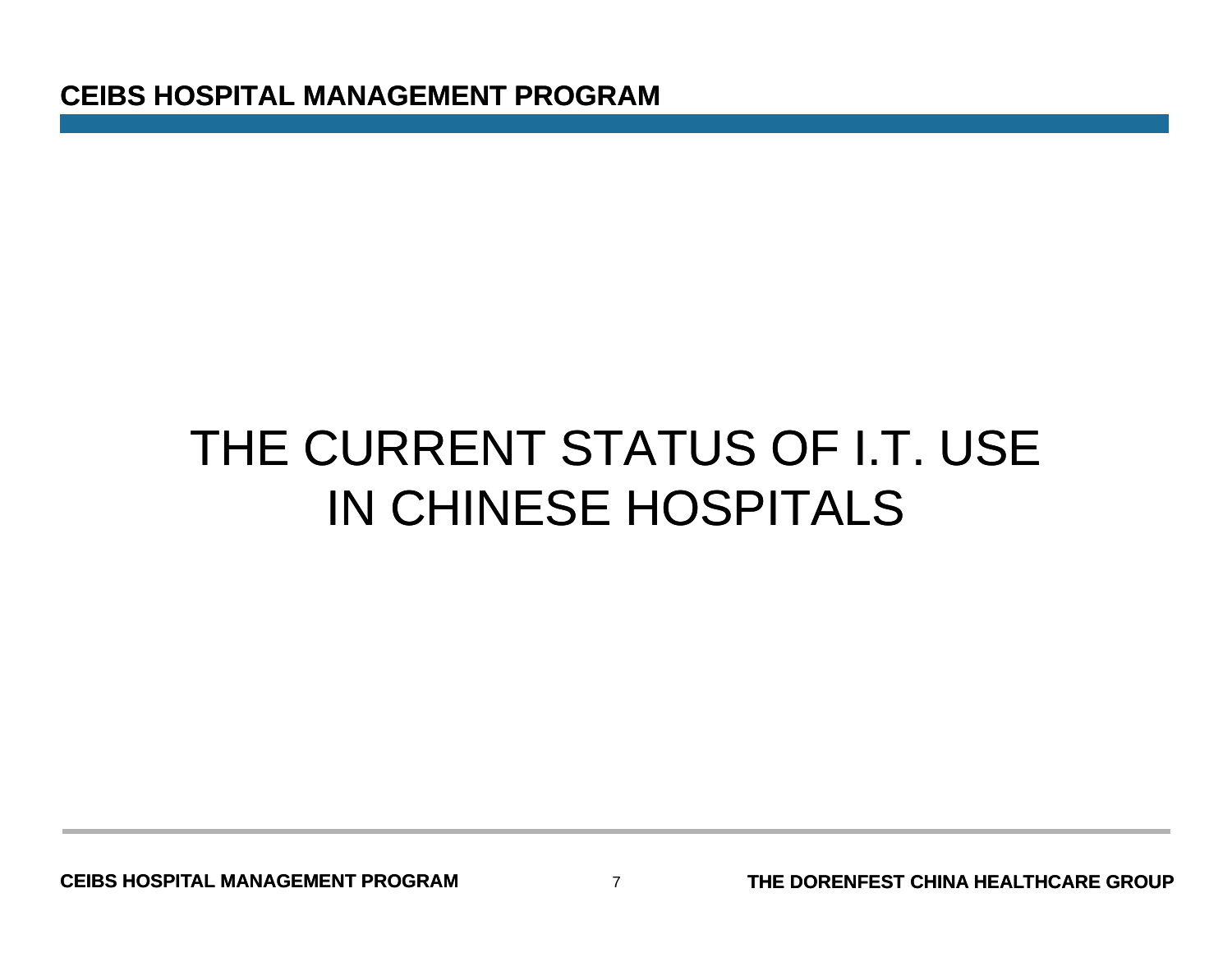- $\bullet$ CHINA BEGAN TO COMPUTERIZE ITS HOSPITALS IN THE EARLY 90'S.
- $\bullet$ CHINA MADE SLOW PROGRESS WITH INITIAL FOCUS ON FINANCIAL SYSTEMS
- 0 ABOUT 5 YEARS AGO CHINESE HOSPITALS BEGAN TO MOVE MORE AGGRESSIVELY TOWARD I.T. USE FOR CLINICAL SYSTEMS.
- $\bullet$  ALONG THE WAY, MANY SOFTWARE SOLUTIONS WERE DEVELOPED WITH SEVERAL HUNDRED SMALL SOFTWARE COMPANIES EMERGING IN CHINA.
- $\bullet$  IN 2005, CHINA SPENT LESS THAN 1% OF TOTAL HEALTHCARE COSTS ON I.T. OR ABOUT \$600 MILLION (USD)
- $\bullet$ IN 2007, CHINA SPENT OVER \$1 BILLION (USD) ON H.I.T.
- $\bullet$  WE PREDICT RAPID GROWTH WILL ACCELERATE OVER THE NEXT THREE YEARS WITH H.I.T. INVESTMENT IN CHINA RISING TO BETWEEN \$2 AND \$3 BILLION (USD) BY 2010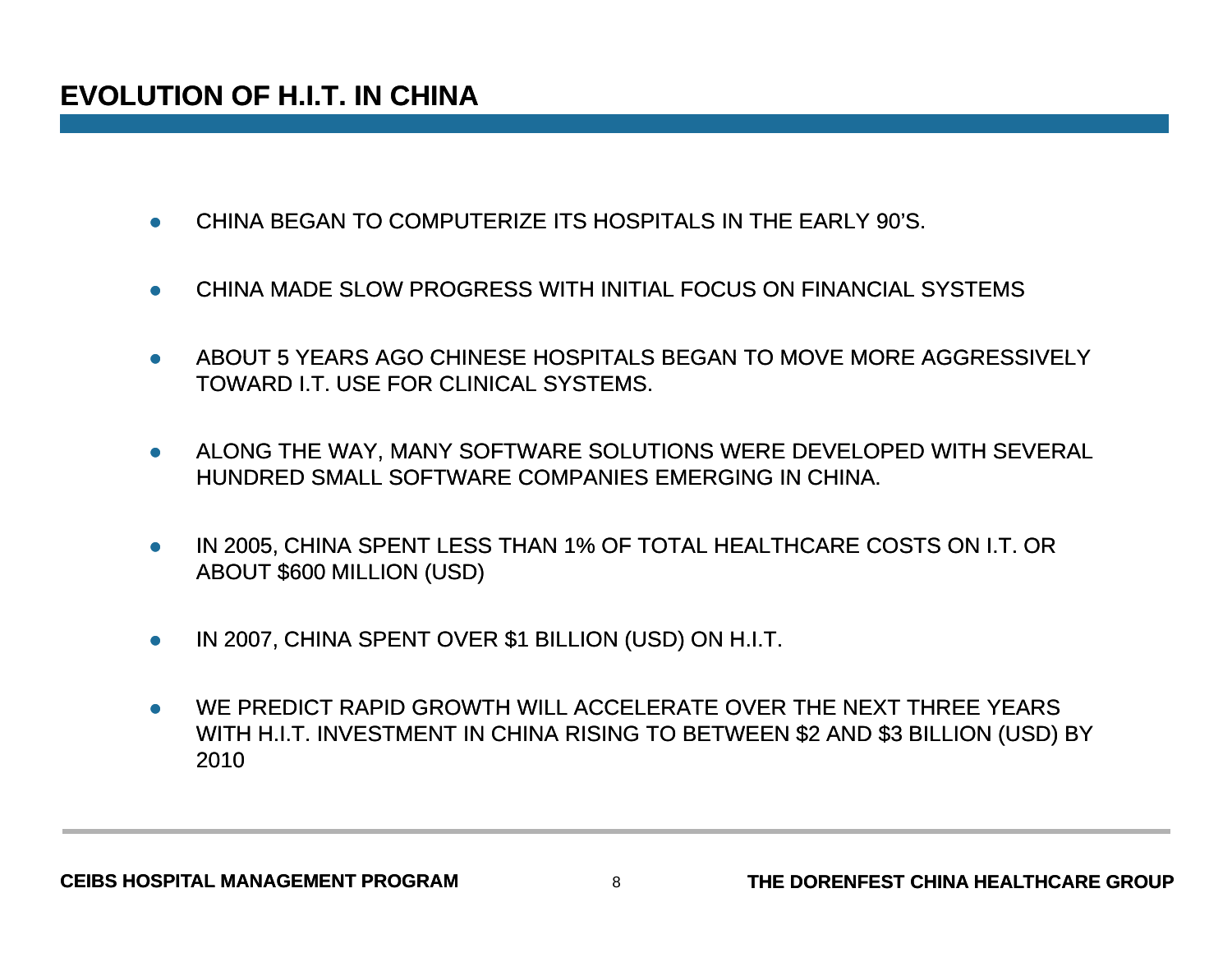### **FACTORS CONTRIBUTING TO FUTURE SPENDING GROWTH IN CHINA H.I.T.**

- 1. CHINA HOSPITAL WORK PROCESSES ARE REDUNDANT, EXPENSIVE AND ERROR PRONE WITH GREAT OPPORTUNITIES FOR IMPROVEMENT WITH APPROPRIATE USE OF I.T
- 2. CHINESE HOSPITAL LEADERS WOULD LIKE TO TAKE A BIG LEAP FORWARD IN IMPROVING WORK PROCESSES AND IN DIGITIZING CHINESE HOSPITALS
- 3. THE MINISTRY OF HEALTH (MOH) GUIDELINES FOR HEALTH I.T. DEVELOPMENT CALLS FOR ELECTRONIC MEDICAL RECORDS AND REGIONAL HEALTH NETWORKS TO BE IMPLEMENTED BETWEEN 2003 AND 2010 PROVIDING MUCH MOMENTUM FOR HOSPITALS AND HEALTH BUREAUS TO INVEST MORE IN I.T. NOW
- 4. THE SOON TO BE FINALIZED HEALTHCARE REFORM IN CHINA WILL BE FACILITATED BY BETTER USE OF I.T. IN CHINESE HOSPITALS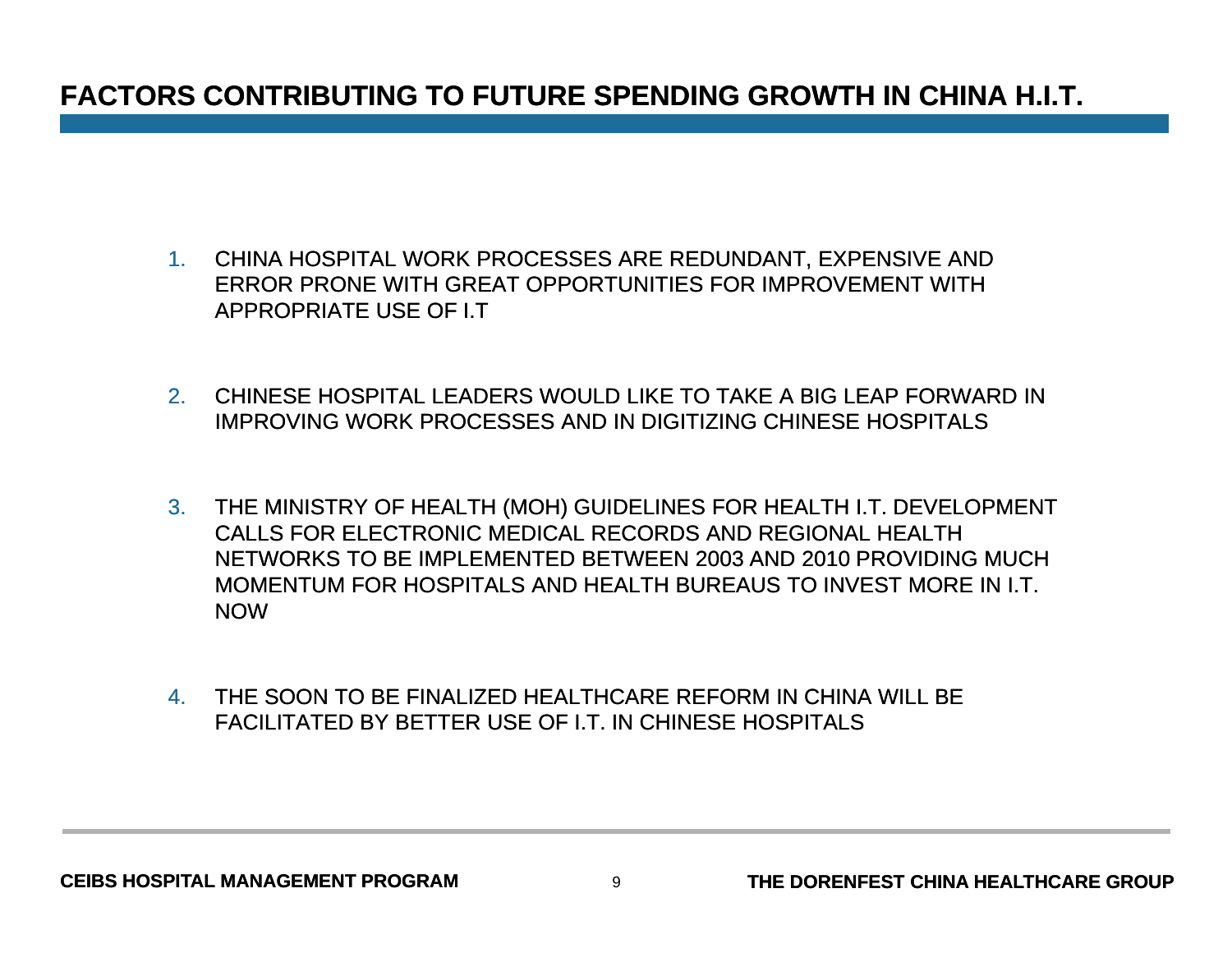### **GENERAL FACTORS IMPEDING SUCCESS IN CHINA H.I.T.**

- 1. CHINESE HOSPITALS HAVE NOT INVESTED A LOT OF RESOURCES IN I.T. SYSTEMS AND INFRASTRUCTURE TO GET TO THE PRESENT LEVEL OF ACCOMPLISHMENT. WHILE CHINA WOULD LIKE TO CONTINUE THIS LOW INVESTMENT APPROACH, ITS NEXT STEPS FORWARD WILL REQUIRE GREATER INVESTMENT
- 2. THE POOR RESULTS ACCOMPLISHED FROM PAST INVESTMENTS IN I.T. ARE CAUSING HESITATION AMONG LEADERS OF CHINESE HOSPITALS TO MAKE FUTURE INVESTMENTS IN I.T.
- 3. THERE IS CONCERN AMONG H.I.T. EXPERTS IN CHINA ABOUT THE READINESS OF H.I.T. SOFTWARE PRODUCTS, HARDWARE PLATFORMS, AND INTEGRATION TOOLS TO FACILITATE THE ACCOMPLISHMENT OF CHINA'S GOALS
- 4. INEXPERIENCE IN THE BUYING OF H.I.T. SOFTWARE PRODUCTS HAS FOLLOWED A SIMILAR PATH TO OTHER COUNTRIES AROUND THE WORLD IN THEIR EARLY STAGES OF EVOLUTION AND HAS RESULTED IN POOR BUYINGDECISIONS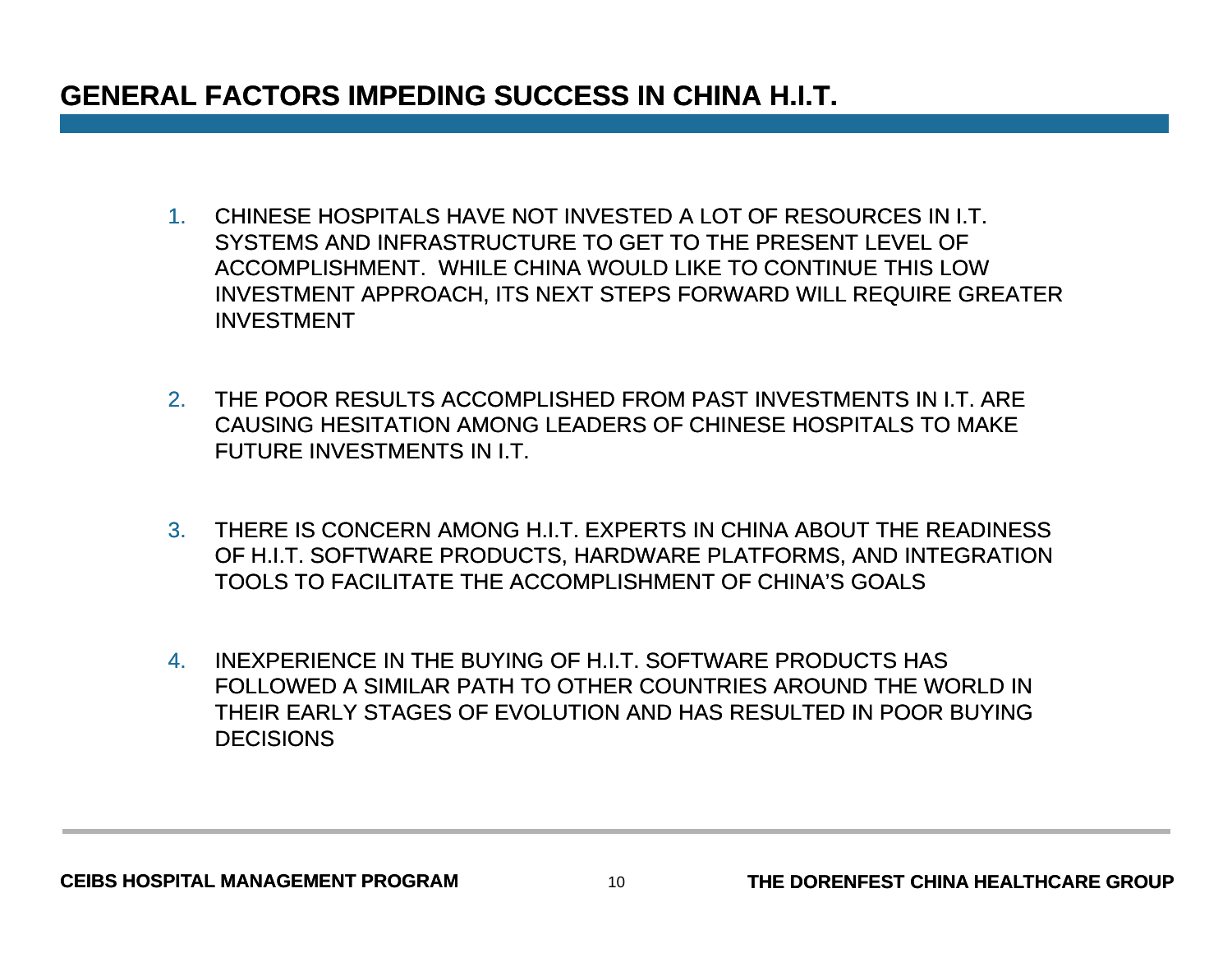### **GENERAL FACTORS IMPEDING SUCCESS IN CHINA H.I.T. (CONTINUED)**

- 5. LIKE OTHER COUNTRIES AROUND THE WORLD, IMPLEMENTATION OF NEW I.T. SYSTEMS IN CHINA HAS OFTEN ADDED WORK INSTEAD OF REDUCING WORK AND HAS CREATED UNNECESSARILY REDUNDANT WORK PROCESSES
- 6. THE IMPLEMENTATION SKILL AND CHANGE MANAGEMENT EXPERIENCE NEEDED FOR CHINA TO TAKE THE BIG LEAP FORWARD THAT IT WOULD LIKE TO TAKE IS NOT YET AVAILABLE AT THE LEVEL REQUIRED FOR CHINA TO ACCOMPLISH ITS GOALS
- 7. SOMETIMES, HOSPITAL LEADERSHIP NOT KNOWING WHAT IT DOES NOT KNOW, IS CONTINUING TO USE POOR BUYING AND IMPLEMENTATION APPROACHES BECAUSE THEY DO NOT KNOW BETTER WAYS ARE POSSIBLE AND THERE IS A STRONG MOMENTUM TO CONTINUE WITH THESE APPROACHES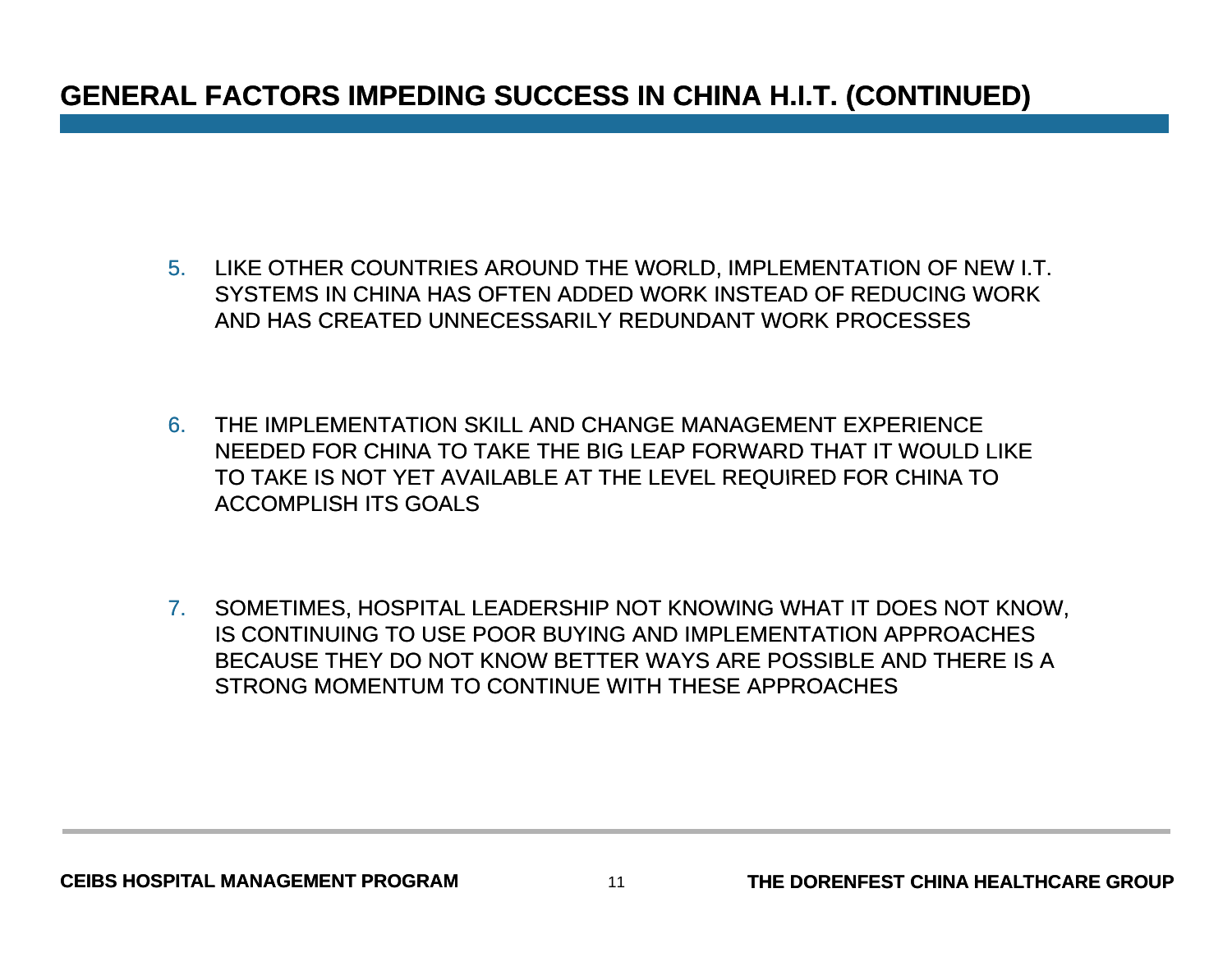#### **THE COMPETITIVE ENVIRONMENT**

- 1. THERE ARE HUNDREDS OF SMALL SOFTWARE VENDORS ACTIVE IN THE CHINA H.I.T. MARKET
- 2. THE MARKET SEGMENTS WITH THE MOST VENDORS ARE EMR, H.I.S., PACS, RIS, AND LAB
- 3. ALL H.I.T. VENDORS IN THE MARKET STARTED IN A CITY AND MOST ARE STILL OPERATING IN THAT CITY OR A SMALL REGION AROUND THE CITY. SOME H.I.T. VENDORS ARE BEGINNING TO BECOME MORE NATIONAL IN SCOPE
- 4. MANY VENDORS IN THE HIS MARKET OFFER HEAVILY CUSTOMIZED SOLUTIONS RATHER THAN STANDARD SOLUTIONS. THESE CUSTOMIZED SOLUTIONS CREATE GREATER DEPENDENCY ON THE VENDOR AND ARE MORE DIFFICULT/EXPENSIVE TO KEEP CURRENT AS VENDORS PERIODICALLY CURRENT RELEASE STANDARD VERSIONS/RELEASES
- 5. CHINESE HOSPITAL LEADERS WOULD LIKE TO SEE A NEW GENERATION OF H.I.T. SOFTWARE DEVELOPED FOR THE COUNTRY TO ASSIST IN HELPING THEM ACCOMPLISH THEIR "LEAPFROG" OBJECTIVES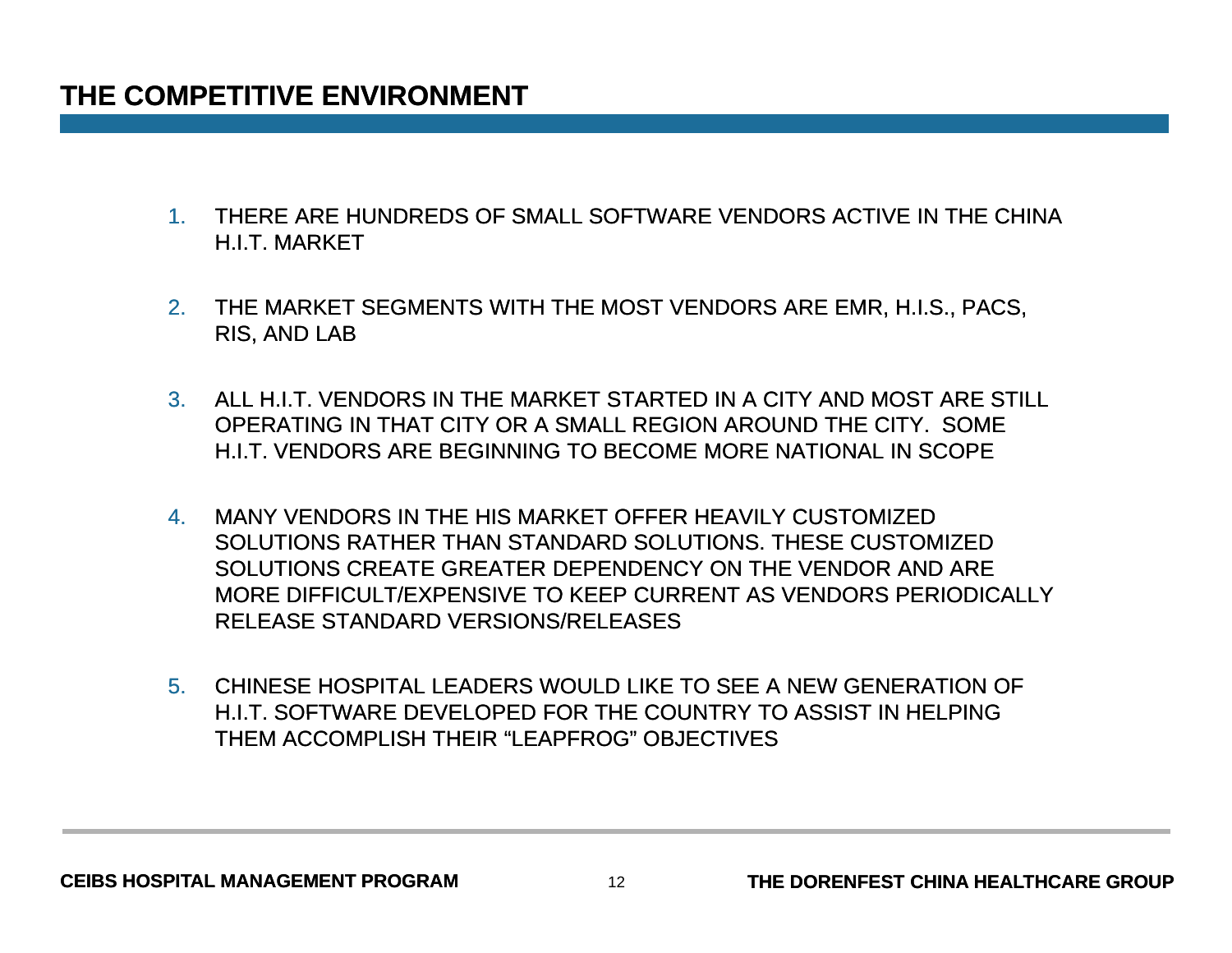### **EXPECTED EVOLUTION OF H.I.T. IMPLEMENTATION IN CHINA**

- 1. IMPROVED BUYING AND IMPLEMENTATION OF I.T. SOFTWARE WITH MORE USER INVOLVEMENT
- 2.BETTER USE OF I.T. IN HOSPITAL MANAGEMENT
- 3. BETTER USE OF I.T. IN CLINICAL SERVICES
- 4. DIGITAL HOSPITALS WITH ELECTRONIC HEALTH RECORDS WILL EVOLVE WITH EVOLVE WITH GREATER FREQUENCY
- 5. BETTER SYSTEMS INTEGRATION AND MORE STANDARDS TO SUPPORT I.T. PROGRESS AND THE USE OF MULTIPLE VENDORS IN THE I.T. ENVIRONMENT
- 6.REGIONAL HEALTH NETWORKS WILL EVOLVE
- 7.GREATER USE OF CONSULTANTS IN I.T. PLANNING AND IMPLEMENTATION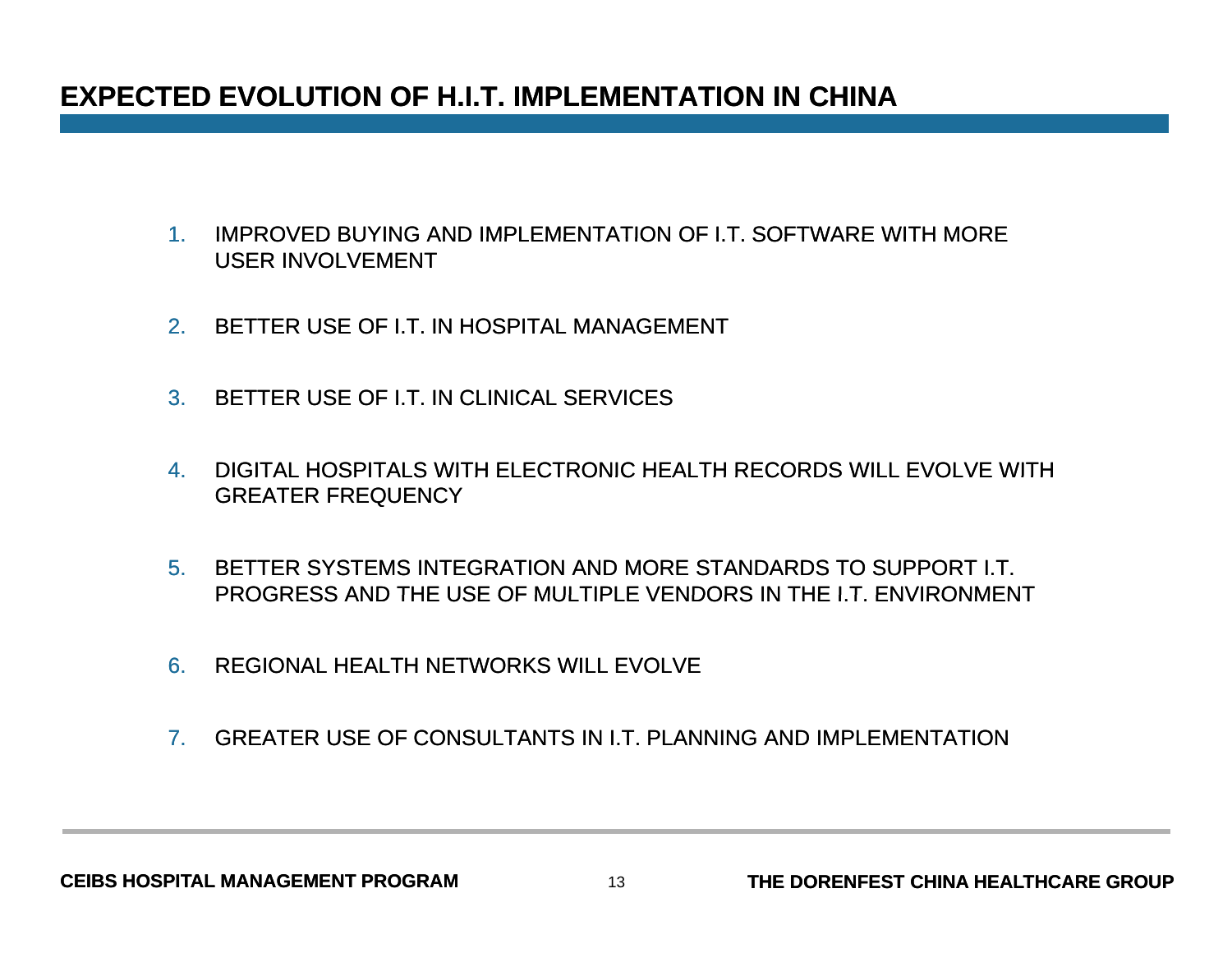#### **ALLOCATION OF H.I.T. INVESTMENT AROUND THE WORLD**

#### **2005 GLOBAL HIT INVESTMENT STRUCTURE**



*SOURCE: CCW Research*

**CEIBS HOSPITAL MANAGEMENT PROGRAM**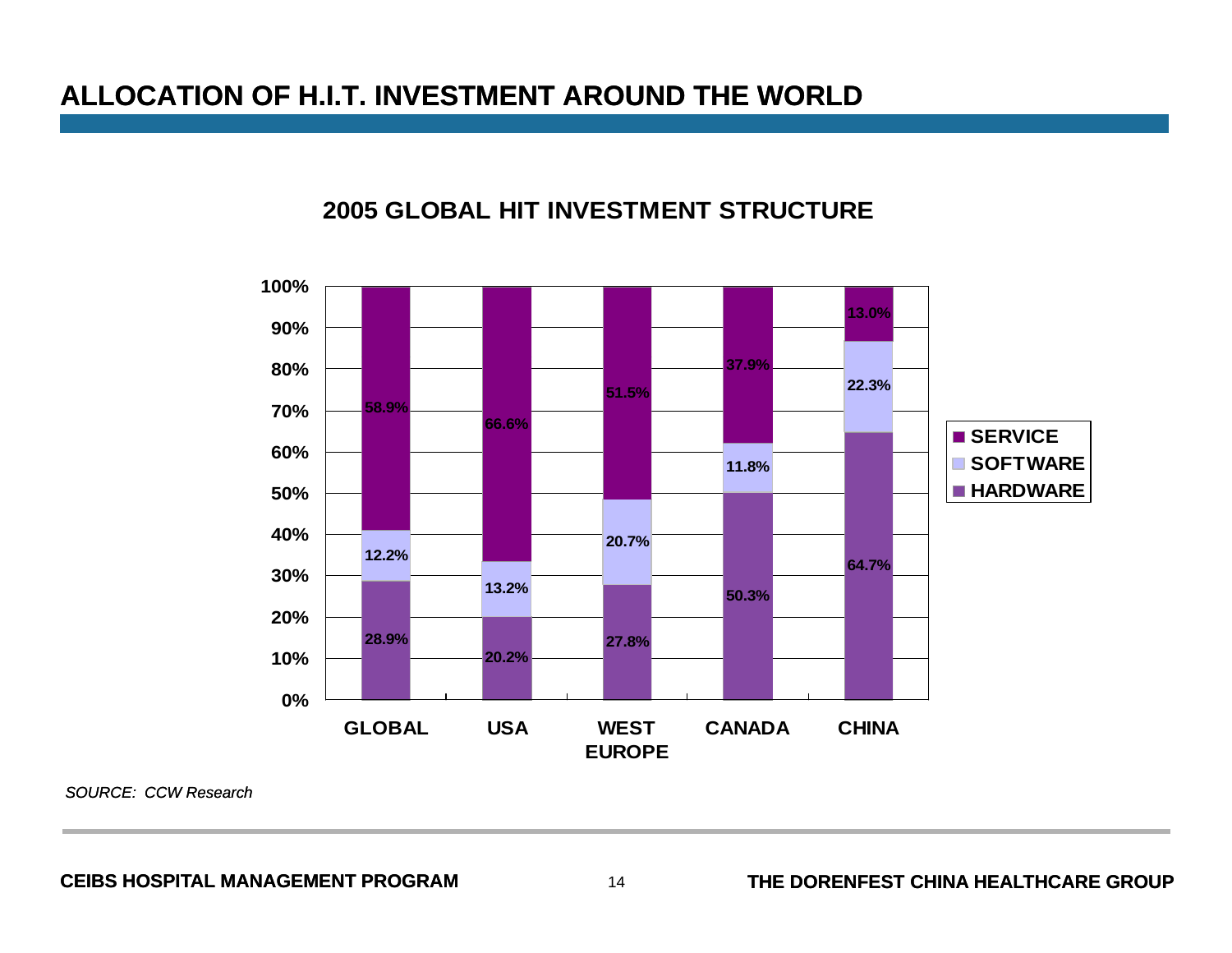### **CHINA HEALTHCARE LEADERS WANT TO "LEAPFROG" THE WORLD**

- CHINESE HOSPITALS AND HEALTH BUREAUS ARE CAREFULLY CONSIDERING HOW TO BE MORE SUCCESSFUL IN TAKING NEXT STEPS FORWARD IN I.T. USE
- THERE IS A RECOGNITION THAT FOR CHINA TO ACCOMPLISH ITS OBJECTIVES IN H.I.T. REQUIRES THE FOLLOWING :
	- LEARNING QUICKLY FROM THE GLOBAL EXPERIENCE
	- OVERCOMING RESISTANCE TO CHANGE
	- KNOWING HOW TO MANAGE CHANGE
	- DOING MORE OF WHAT THE REST OF THE WORLD DID RIGHT AND LESS OF WHAT THEY DID WRONG TO AVOID MISTAKES OTHER COUNTRIES HAVE MADE AND CHINA IS STILL MAKING
	- DEVELOPING MORE EXPERTISE IN THESE AREAS OF NEED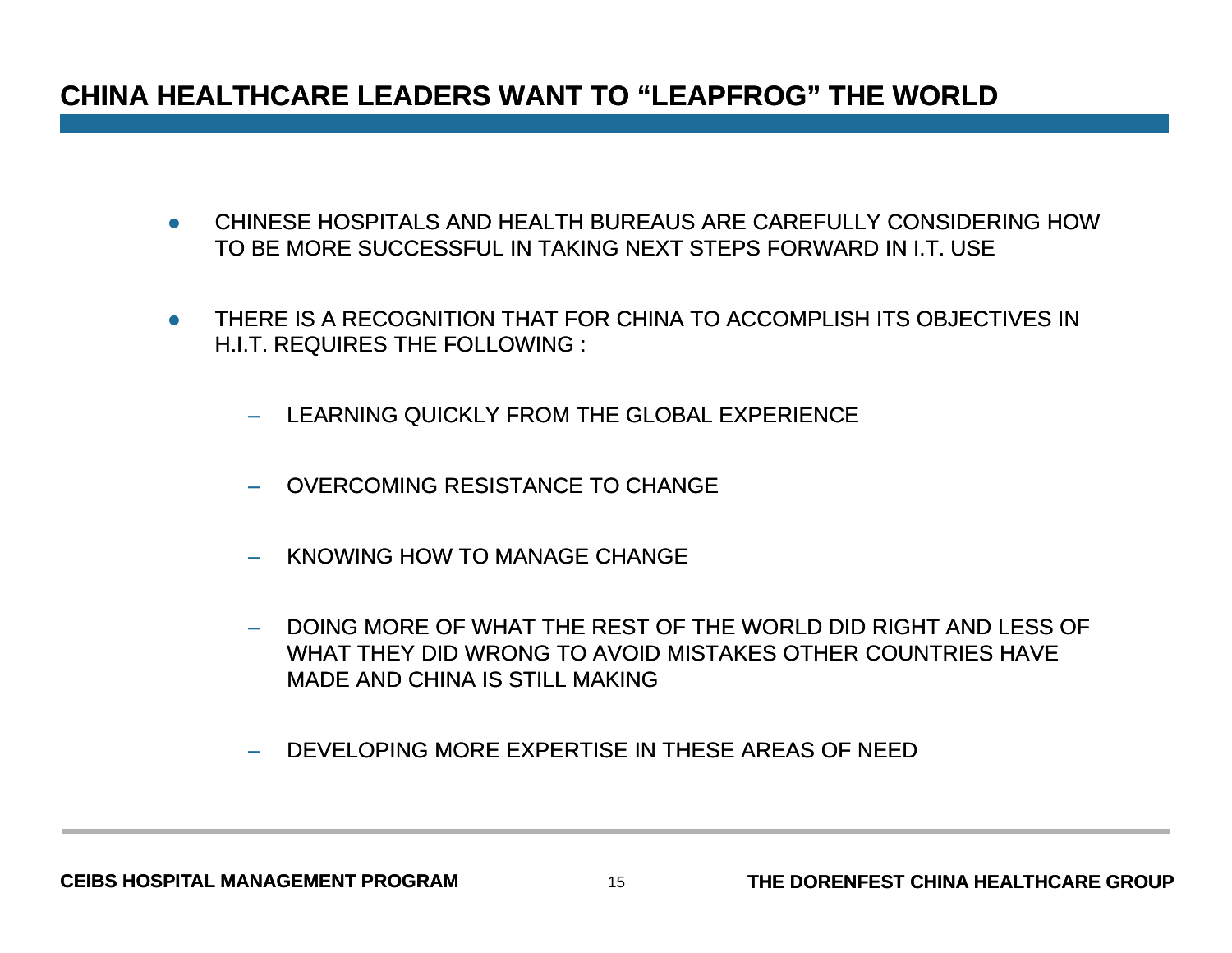### LEARNING FROM THE H.I.T. EXPERIENCE OF OTHER **COUNTRIES**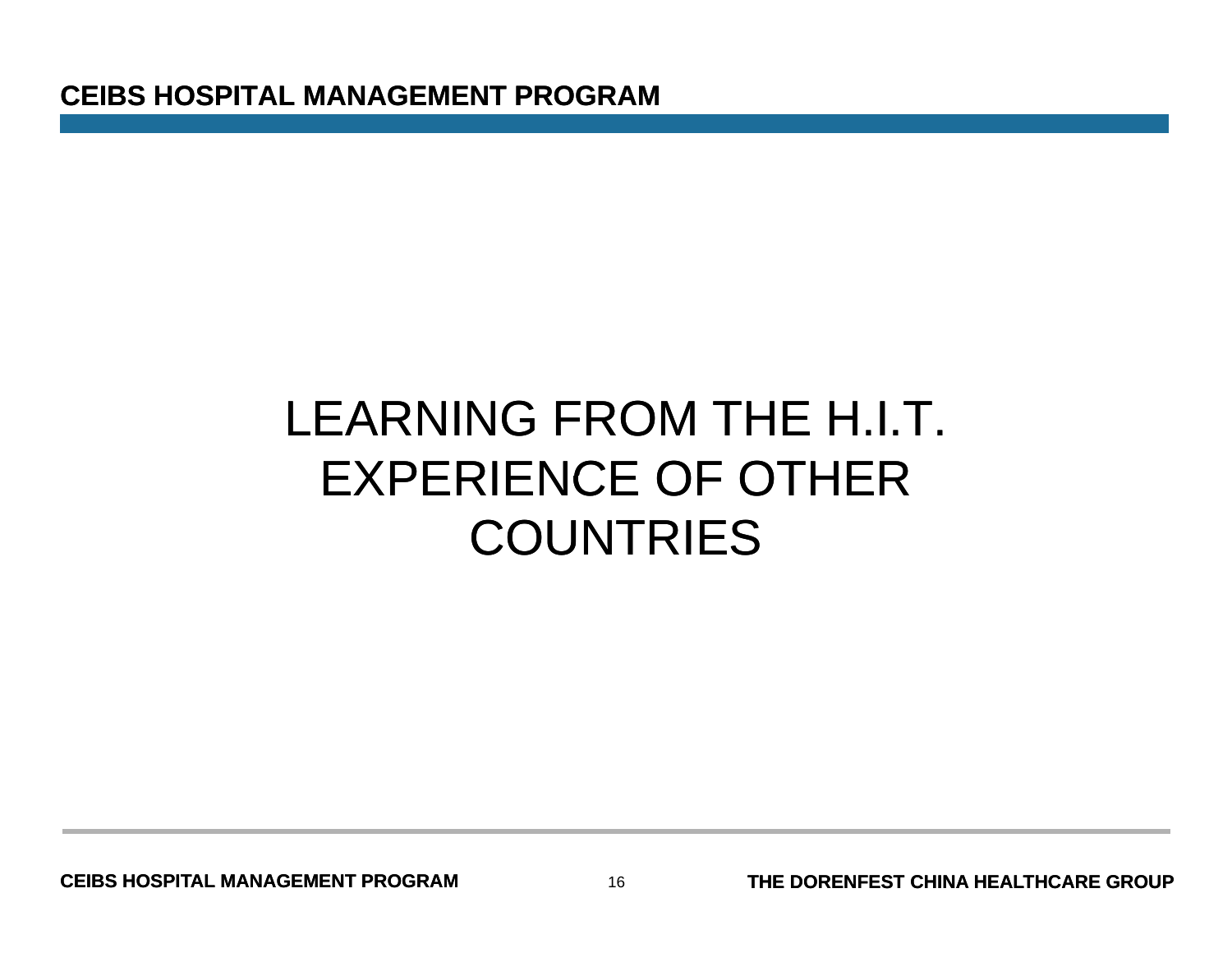### **OPPORTUNITIES TO IMPROVE THE HEALTHCARE DELIVERY PROCESS HAVE BEEN PURSUED FOR MANY YEARS**

- $\bullet$ GREAT REDUNDANCY OF INFORMATION
- $\bullet$ HIGH ERROR POTENTIAL
- $\bullet$ LACK OF TIMELINESS
- $\bullet$ HIGH COST
- $\bullet$ ORGANIZATION COMPLEXITY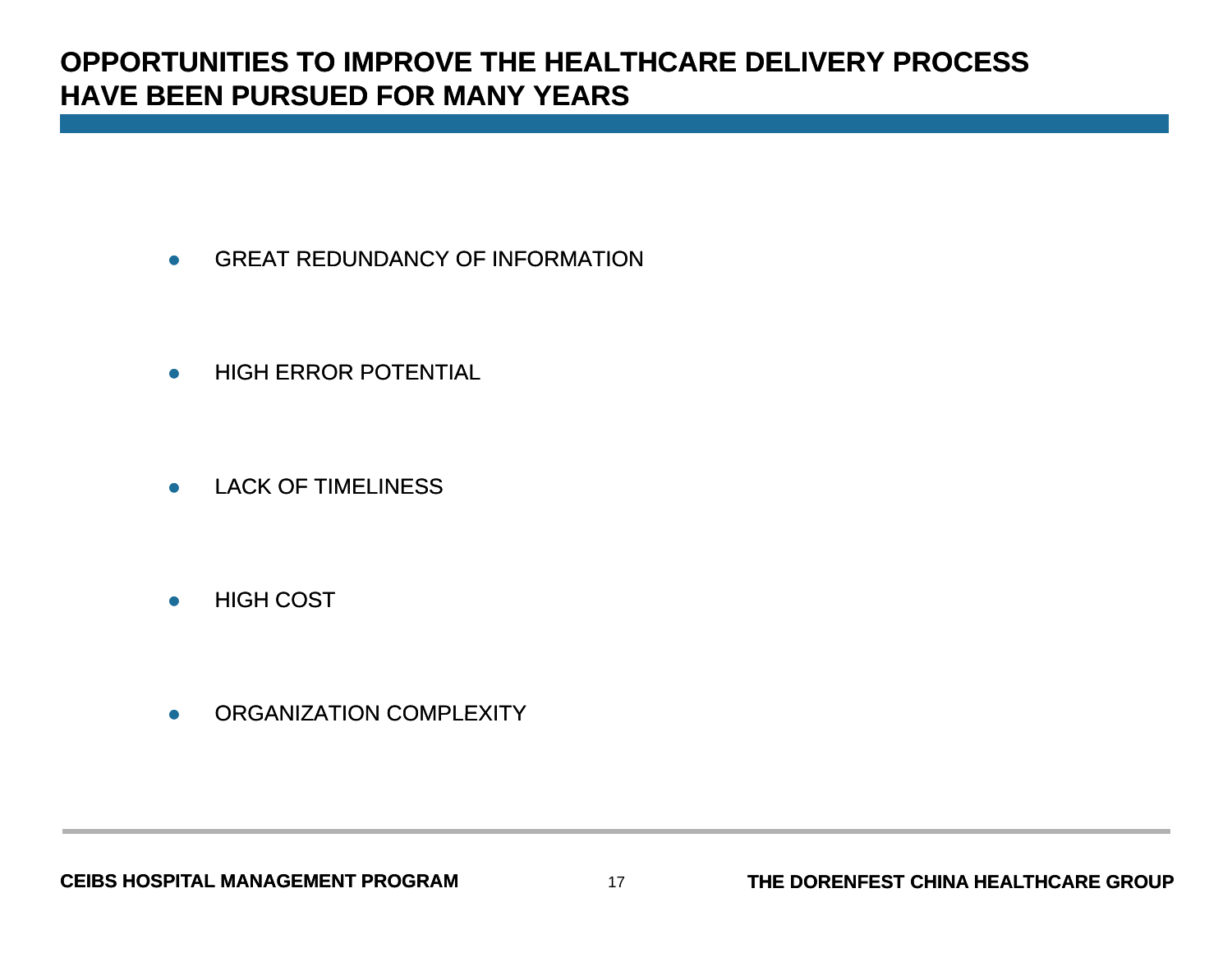### **U.S. HOSPITALS STARTED USING H.I.T. IN THE 1960s AND SOUGHT AN EHR THROUGH FOUR GENERATIONS OF I.T. SYSTEMS**

 $\bullet$ FINANCE SYSTEMS

 $\bullet$ LIMITED CLINICAL SYSTEMS

 $\bullet$ MORE ADVANCED CLINICAL SYSTEMS

 $\bullet$ ELECTRONIC HEALTH RECORDS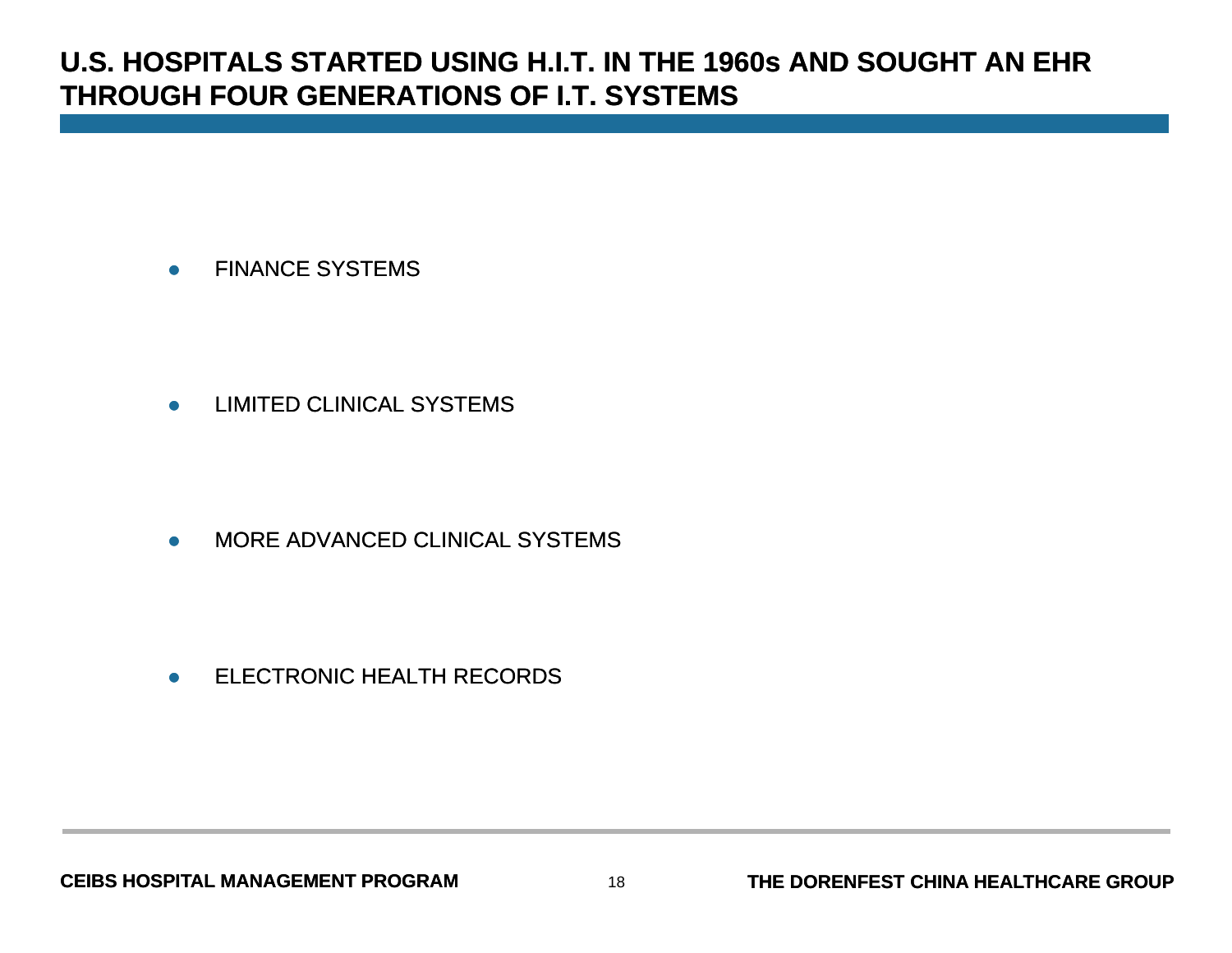### **BUT POORLY IMPLEMENTED CHANGE LAYERED REDUNDANT WORK ON TOP OF ORIGINAL INEFFICIENCY**

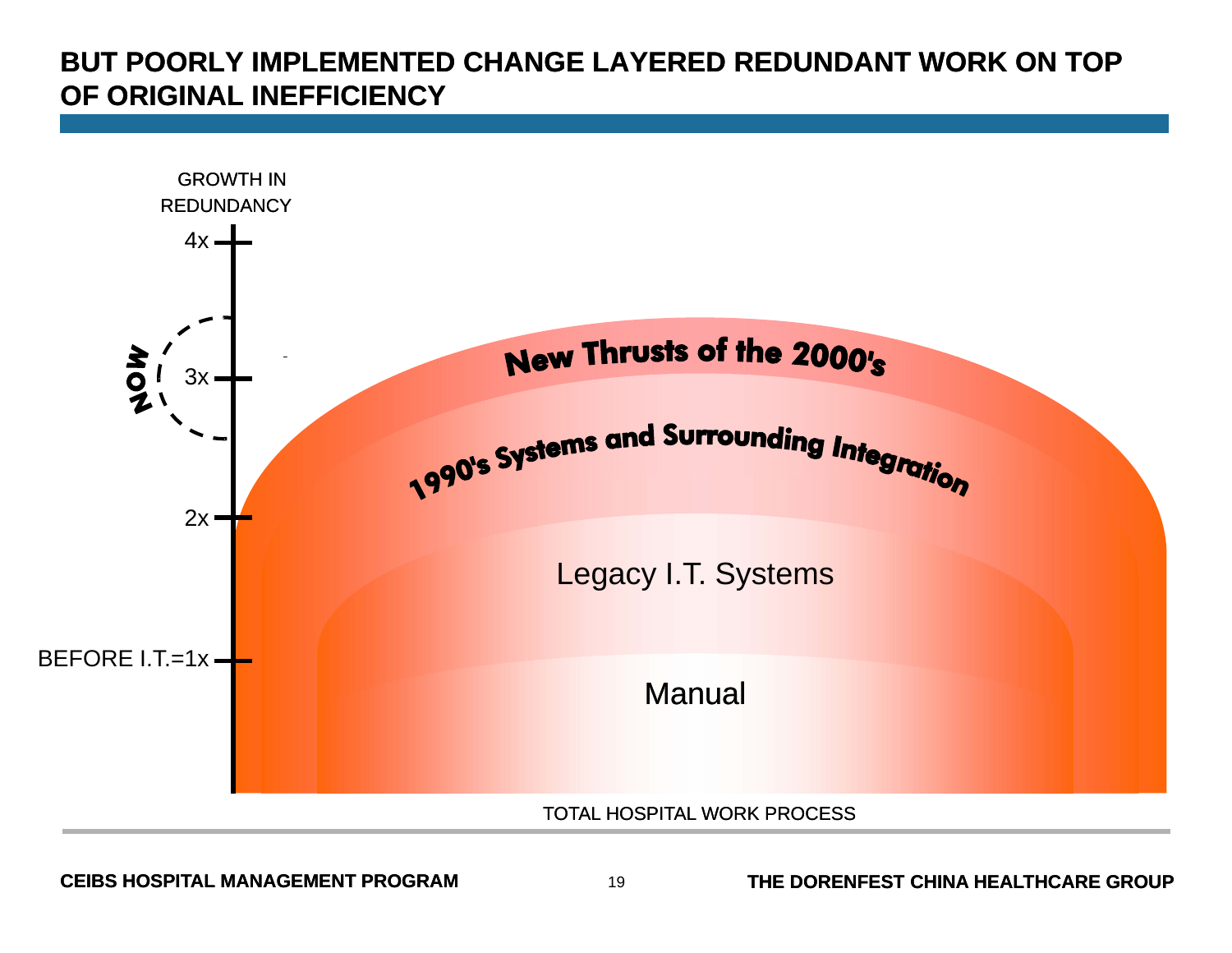### **H.I.T. EVOLUTION IN THE REST OF THE WORLD**

- $\bullet$ CANADA STARTED IN THE LATE 1970s
- $\bullet$ EUROPE AND AUSTRALIA BEGAN IN THE EARLY 1980s
- $\bullet$ ASIA BEGAN IN THE 1990s
- $\bullet$  CANADA, FRANCE, GERMANY, ENGLAND, AND AUSTRALIA ALL STARTED LATER THAN THE U.S., INVESTED LESS, AND HAVE MADE MORE PROGRESS
- $\bullet$  HONG KONG STARTED EVEN LATER, INVESTED EVEN LESS, AND IS NOW AT THE STATE OF THE ART IN H.I.T.
- CHINA H.I.T. IS NOW AT AN EARLIER STAGE OF DEVELOPMENT. CHINA HAS THE GOALS AND DESIRE TO "LEAPFROG" THE REST OF THE WORLD IN H.I.T. USE IN THE NEXT FEW YEARS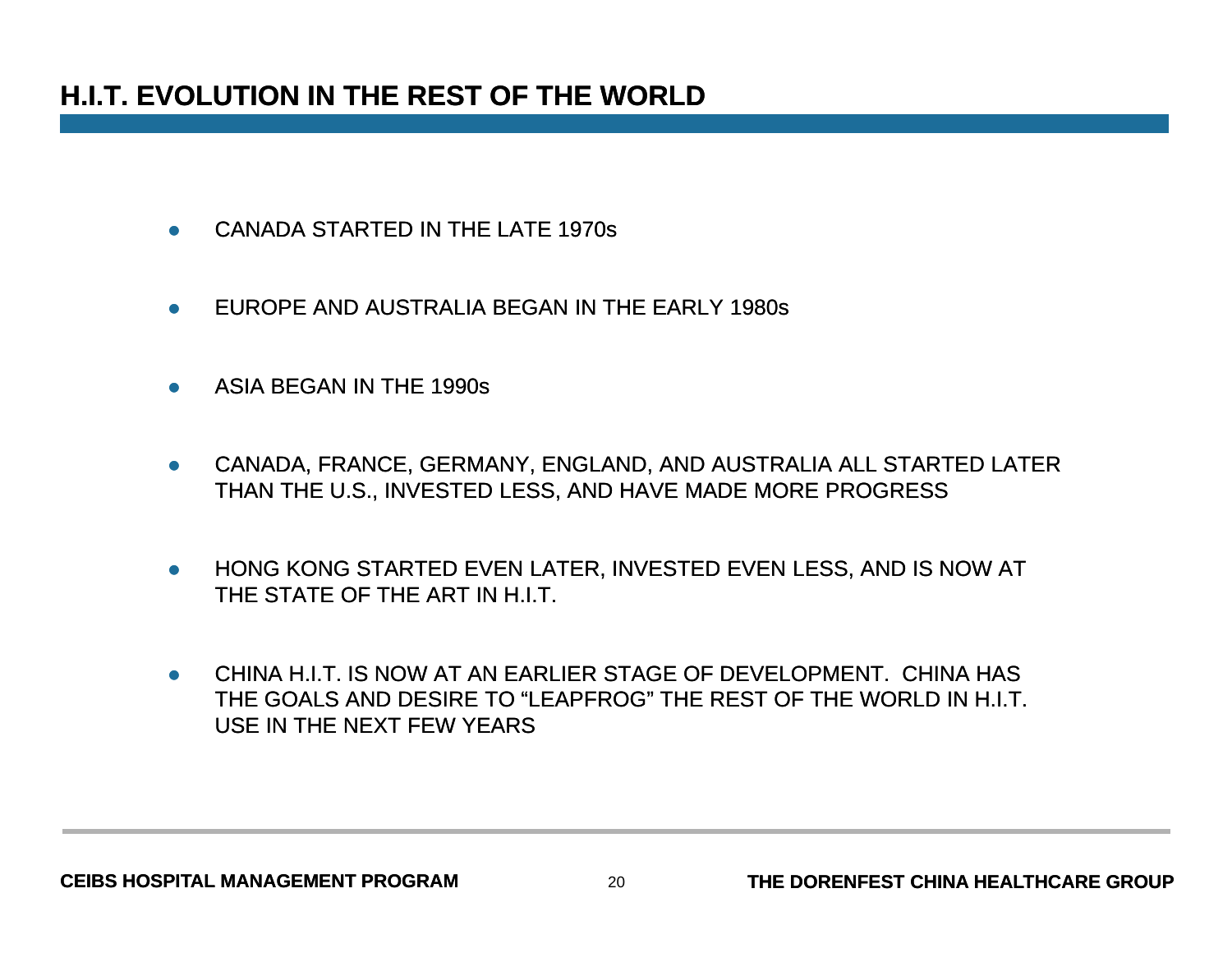#### **SUMMARY**

- U.S. SPENDS A MUCH LARGER SHARE OF GDP ON HEALTHCARE, BUT, THIS GREATER EXPENDITURE DOES NOT PRODUCE GREATER HEALTHCARE RESULTS
- U.S. SPENDS A LARGER SHARE OF ITS TOTAL HOSPITAL OPERATING COSTS ON I.T. EFFORTS
- $\bullet$   $\;$  U.S. HAS BEEN INVESTING HEAVILY IN H.I.T. FOR OVER 40 YEARS. WHILE THIS SUBSTANTIAL INVESTMENT HAS NOT PRODUCED ADEQUATE RETURN, THERE IS MUCH TO LEARN FROM WHAT WORKED AND DID NOT WORK IN U.S. H.I.T. STRATEGIES AND APPROACHES
- U.S. HAS BEEN THROUGH AT LEAST FOUR GENERATIONS OF HOSPITAL SOFTWARE PRODUCTS IN THE PAST FORTY YEARS
- $\bullet$  THE REST OF THE WORLD STARTED AUTOMATION EFFORTS LATER, INVESTED LESS, AND HAVE RECEIVED A HIGHER RETURN ON H.I.T. INVESTMENT THAN THE U.S.
- THERE IS STILL MUCH TO DO TO IMPROVE H.I.T. ROI EVERYWHERE IN THE **WORLD**
- $\bullet$  CHINA'S GOAL IS ACCOMPLISHABLE BY PAYING CAREFUL ATTENTION TO THE GLOBAL EXPERIENCE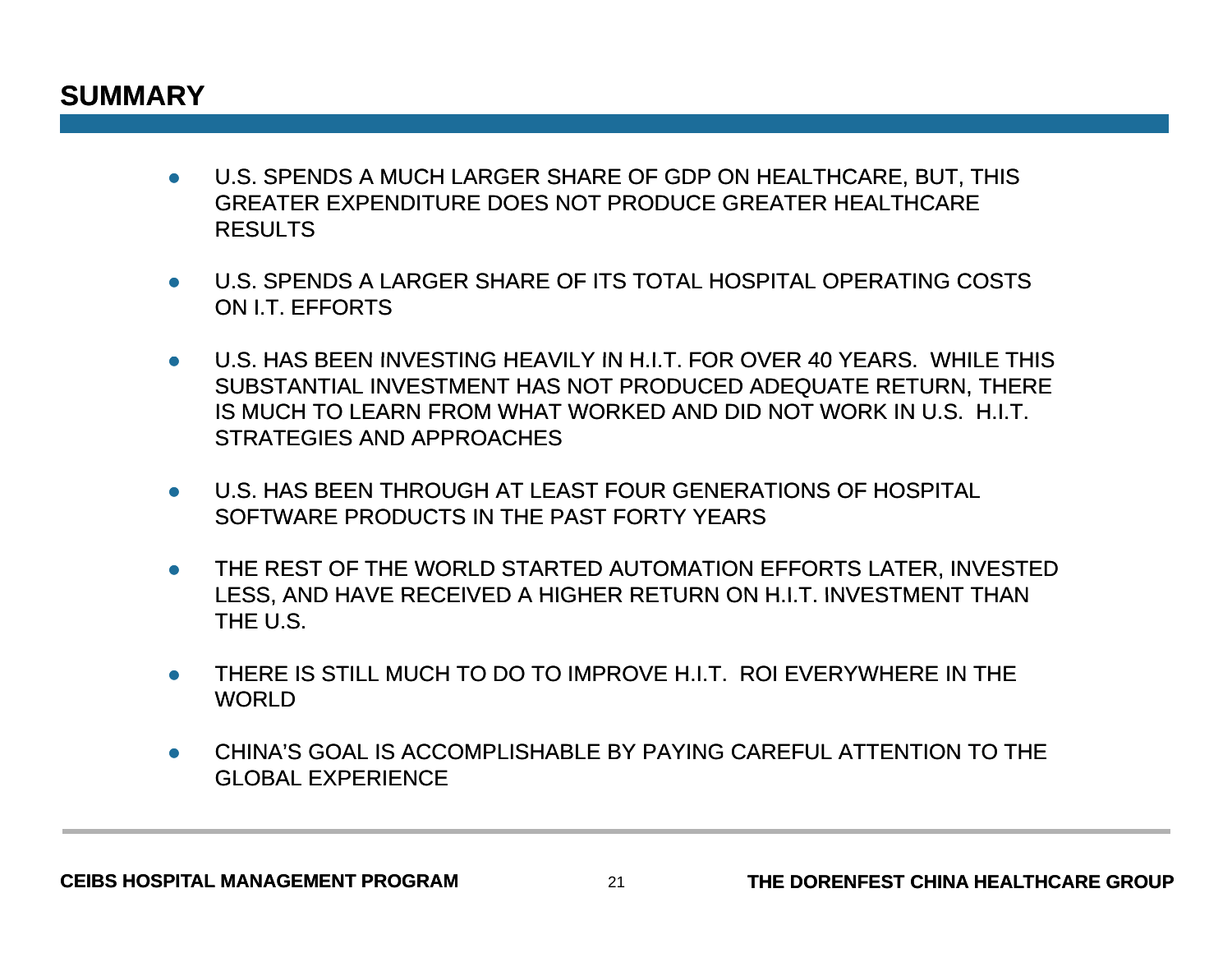### SOME SUGGESTIONS TO THE CLASS TO HELP YOU MAKE MOREPROGRESS IN H.I.T. USE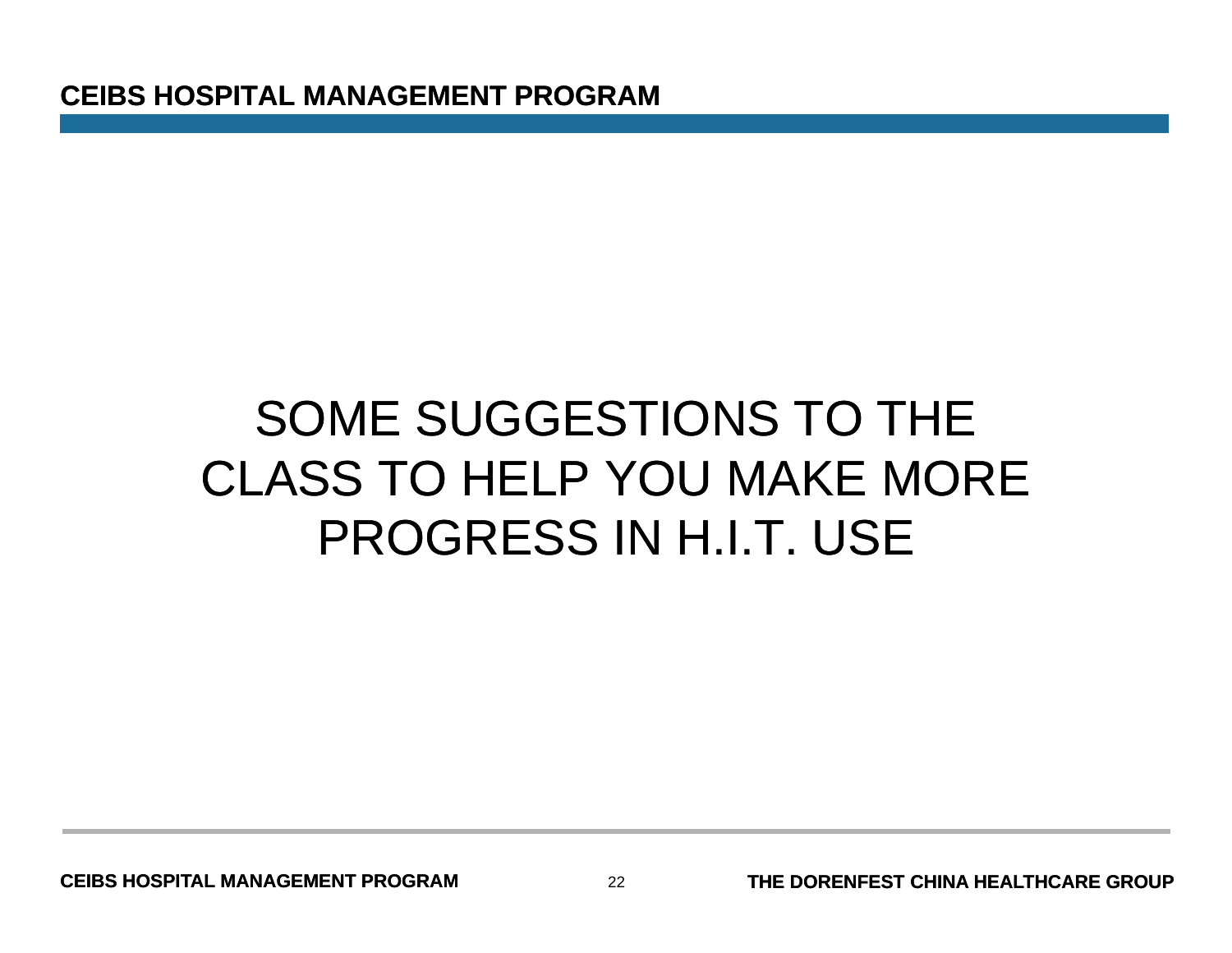### **COMMON THEMES EXPRESSED BY LEADERS IN CHINESE HOSPITALS**

- $\bullet$  "THE I.T. PROGRAM IS NOT WORKING AS WELL AS WE WOULD LIKE IT TO WORK"
- $\bullet$ "OUR SOFTWARE SYSTEMS DO NOT TALK TO EACH OTHER"
- $\bullet$  "WE HAVE A DESIRE TO SOLVE PROBLEMS THROUGH BETTER INTEGRATED AND MORE EXTENSIVE I.T. USE THROUGHOUT OUR CLINICAL AREAS"
- $\bullet$ "WE WANT TO FIX UP THE CURRENT LT. PROGRAM AND IMPLEMENT AN EHR IN OUR HOSPITAL"
- $\bullet$ "WE SEE MORE AND BETTER I.T. USE AS IMPORTANT TO OUR FUTURE"
- $\bullet$  "WE NEED A BETTER SOFTWARE VENDOR AND A BETTER SOFTWARE PRODUCT"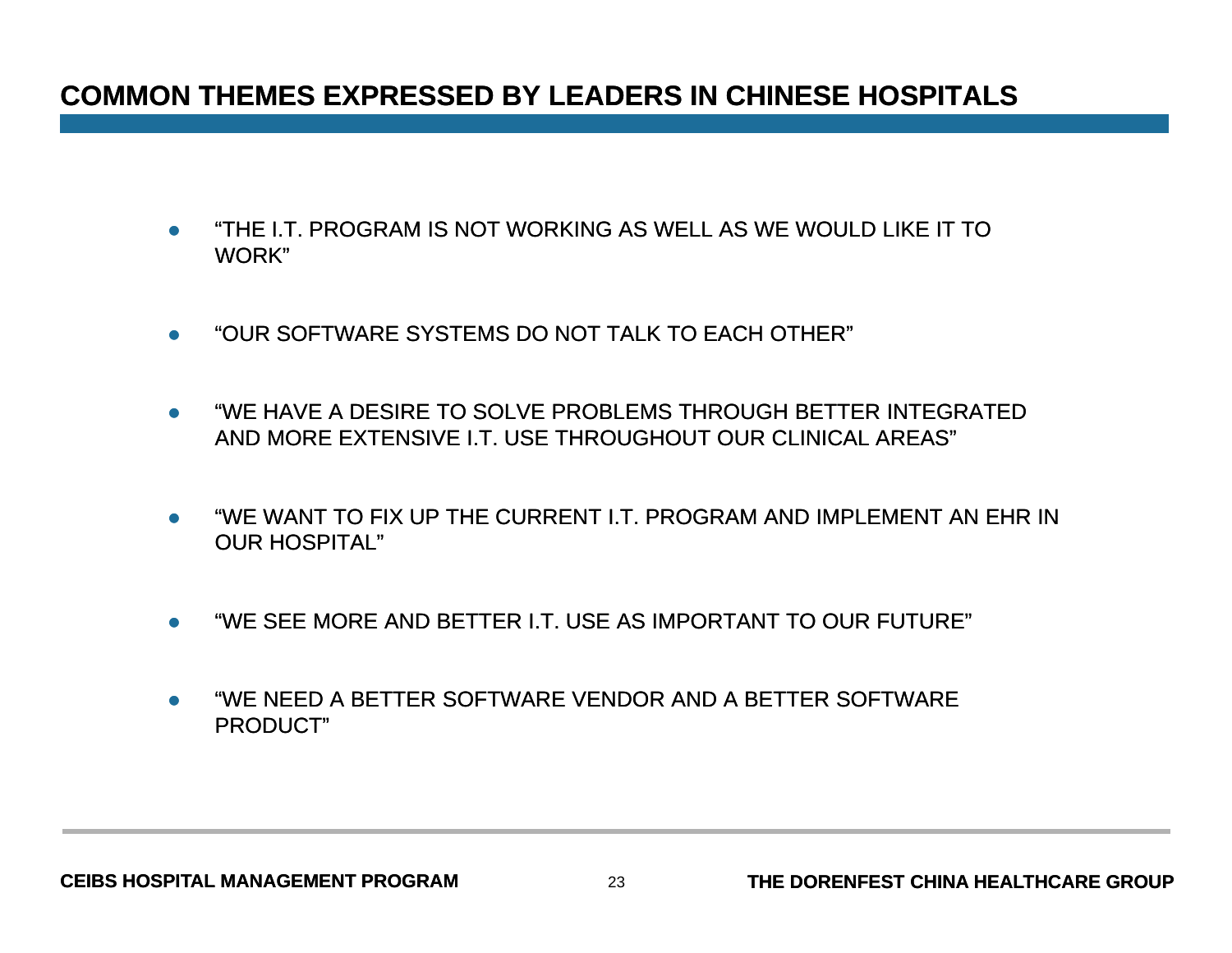### **AREAS FOR HOSPITAL LEADERS TO FOCUS ON TO IMPROVE I.T. INVESTMENT RESULTS**

- 1. CHANGING THE I.T. GOVERNANCE METHOD TO BE MORE EFFECTIVE
- 2. INCREASING THE INVOLVEMENT OF HOSPITAL CLINICIANS IN THE I.T. PROGRAM
- 3.REDUCING YOUR RELIANCE ON THE SOFTWARE VENDOR
- 4. CHANGING THE ROLE OF THE I.T. DEPARTMENT FROM DOING IT BY ITSELF TO INCLUDE FACILITATING, EDUCATING, AND TRAINING HOSPITAL MANAGEMENT AND USERS
- 5. TAKING ON MORE DIRECT RESPONSIBILITY FOR MANAGING THE CHANGE IN WORK PROCESSES AS NEW I.T. SYSTEMS ARE IMPLEMENTED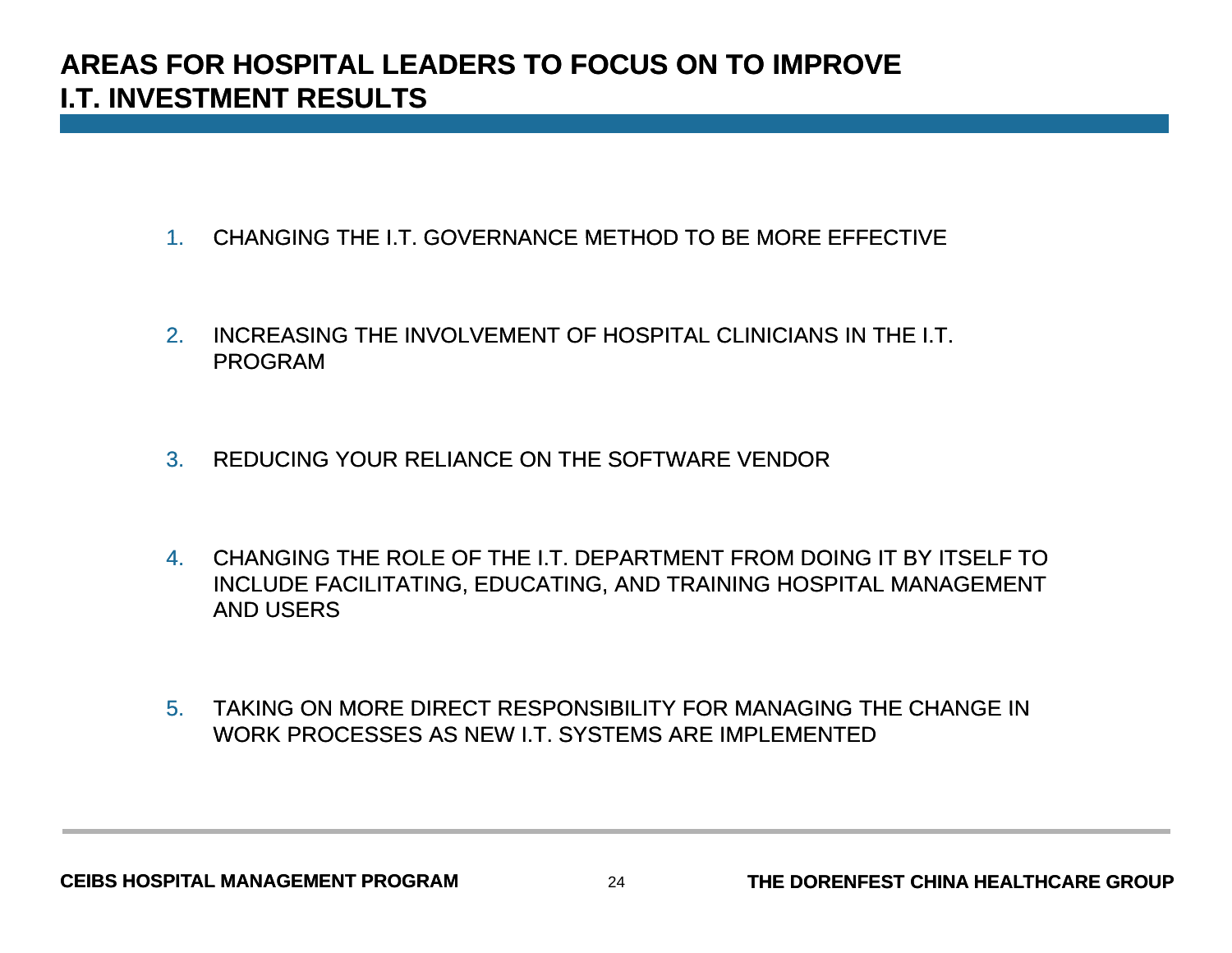### **KEY STEPS TO IMPROVING LONG TERM I.T. INVESTMENT RESULTS IN CHINESE HOSPITALS**

- 1.DEVELOP BETTER I.T. PLANNING AND PRIORITY SETTING METHODS
- 2.IMPROVE I.T. GOVERNANCE STRUCTURES
- 3.. DEVELOP BETTER WAYS OF BUYING SOFTWARE TO INCREASE SUCCESS
	- **ACCURATELY AND THOROUGHLY DEFINE USER NEEDS PRIOR TO** BUYING SOFTWARE
	- USE BETTER METHODS OF ASSESSING SOFTWARE PRODUCT CAPABILITIES PRIOR TO PURCHASE
- 4. DEVELOP BETTER APPROACHES TO SYSTEM IMPLEMENTATION SO THAT IMPLEMENTATION OF NEW I.T. SYSTEMS WILL NOT ADD WORK AND CREATE UNNECESSARILY REDUNDANT WORK PROCESSES
- 5. DEVELOP BETTER APPROACHES TO INVOLVING AND TRAINING USERS ASPART OF THE BUYING AND IMPLEMENTATION PROCESSES